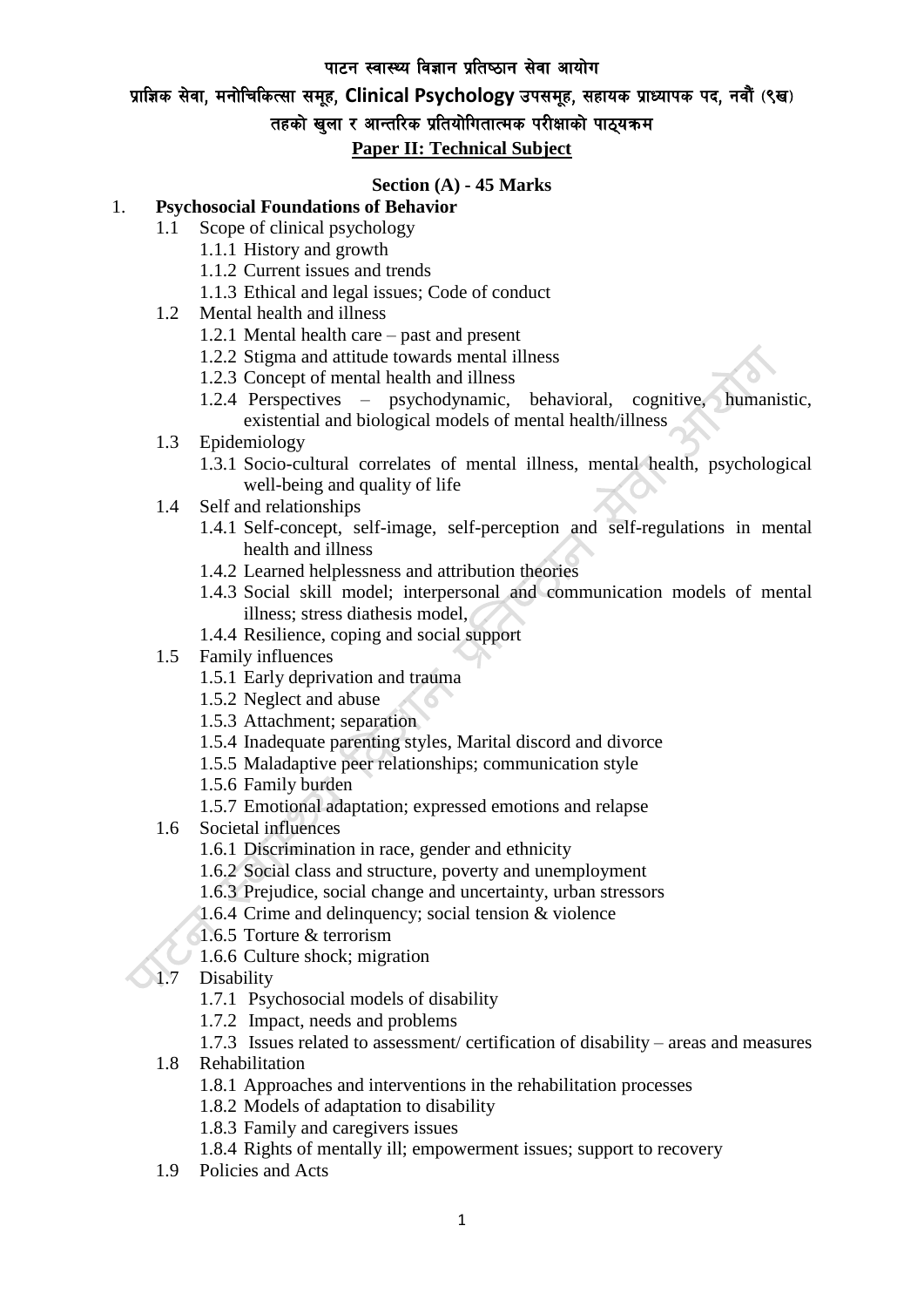# प्राज्ञिक सेवा, मनोचिकित्सा समूह, Clinical Psychology उपसमूह, सहायक प्राध्यापक पद, नवौं (९ख) तहको खुला र आन्तरिक प्रतियोगितात्मक परीक्षाको पाठ्यक्रम

- 1.9.1 Rehabilitation Policies and Acts
- 1.9.2 Ethical and forensic issues in psychiatry practice
- 1.9.3 Assistance, concessions, social benefits and support from government and voluntary organizations Contemporary challenges
- 1.9.4 Rehabilitation ethics and professional code of conduct

### 2. **Psychopathology**

- 2.1 Introduction to psychopathology
	- 2.1.1 Definition and concepts of normality and abnormality
	- 2.1.2 Clinical criteria of abnormality
	- 2.1.3 Continuity (dimensional) versus discontinuity (categorical) and prototype models of psychopathology; classification and taxonomies – reliability and utility
	- 2.1.4 Classificatory systems, currently in use and their advantages and limitations
	- 2.1.5 Approach to clinical interviewing and diagnosis
	- 2.1.6 Case history; mental status examination; organization and presentation of psychiatric information; diagnostic formulation
- 2.2 Psychological theories
	- 2.2.1 Psychodynamic, behavioral, cognitive, humanistic, interpersonal, psychosocial and other prominent theories/models of principal clinical disorders and problems, viz. anxiety, obsessive-compulsive, somatoform, dissociative, adjustment, sexual, substance use, personality, suicide, childhood and adolescence, psychotic, mood disorders, and culture-specific disorders
- 2.3 Concept of mental health and illness
	- 2.3.1 Nosology and taxonomy of mental illness
	- 2.3.2 Social identity and stratification
	- 2.3.3 Concept of cognition, emotion, personality, motivation and their disorders

#### 3. **Statistics and Research Methodology**

- 3.1 Problems in measurement in behavioral sciences
- 3.2 Concept of probability & Sampling
- 3.3 Hypothesis testing
- 3.4 Tests of significance: Parametric tests, Non-parametric tests
- 3.5 Experimental design: Randomization, replication
- 3.6 Epidemiological studies: Prevalence and incidence; Prospective and retrospective studies; sensitivity, specificity, predictive values; Risk Estimation
- 3.7 Multivariate analysis: Multiple regressions, logistic regression,
- 3.8 Sample size estimation; Qualitative analysis of data
- 

#### 4. **Biological Foundations of Behavior: Anatomy, Physiology and Biochemistry of CNS**

- 4.1 Anatomy of the brain, Cells of the nervous system (neurons, supporting cells, blood-brain barrier)
- 4.2 Biochemical, metabolic and genetic aspect of major mental disorders, mental retardation and behavioural disorders
- 4.3 Neurobiology of sensory-motor systems and internal environment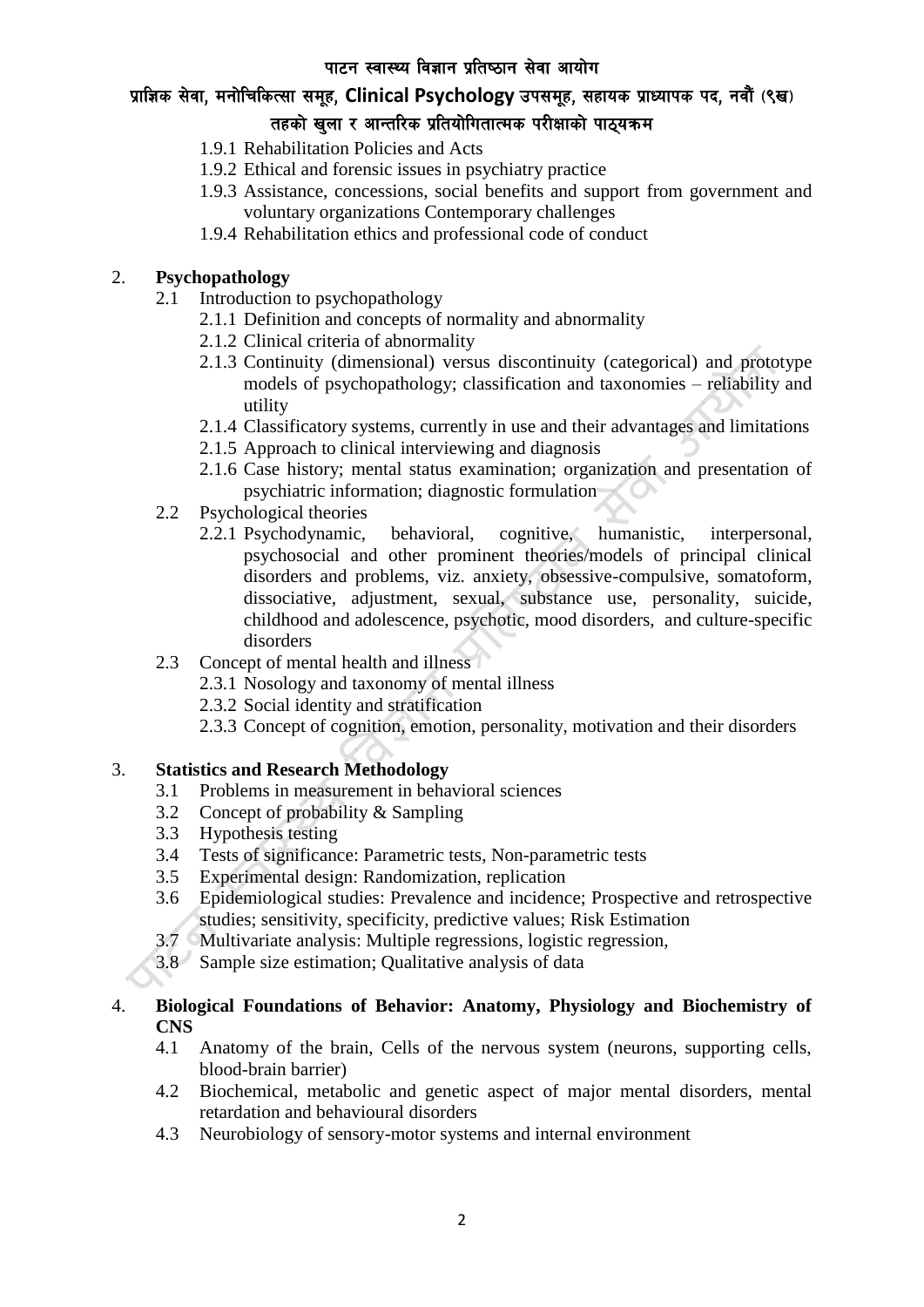## प्राज्ञिक सेवा, मनोचिकित्सा समूह, Clinical Psychology उपसमूह, सहायक प्राध्यापक पद, नवौं (९ख) तहको खुला र आन्तरिक प्रतियोगितात्मक परीक्षाको पाठ्यक्रम

- 4.4 Role of limbic, autonomic and the neuroendocrine system in regulating the internal environment reticular formationand other important neural substrates regulating the state of sleep/wakefulness
- 4.5 Neurological aspects of drives, motivation, hunger, thirst, sex, emotions, learning and memory
- 4.6 Role of neurotransmitters and neuromodulators (acetylcholine, monoamines, amino acids, peptides, lipids) in various aspects of behaviour including learning and memory

### **Section (B) - 55 Marks**

### 5. **Psychiatric Disorders**

- 5.1 Clinical features, etiology, types and management of:
	- 5.1.1 Disorders of consciousness, attention, motor behavior, orientation, experience of self, speech, thought, perception, emotion, and memory.
	- 5.1.2 Psychoses: Schizophrenia, affective disorders, delusional disorders and other forms of psychotic disorders
	- 5.1.3 Neurotic, stress-related and somatoform disorders:
	- 5.1.4 Disorders of personality and behavior: Specific personality disorders; mental & behavioral disorders due to psychoactive substance use; habit and impulse disorders; sexual disorders and dysfunctions
	- 5.1.5 Organic mental disorders: Dementia, delirium and other related conditions with neuralgic and systemic disorders
	- 5.1.6 Behavioral, emotional and developmental disorders of childhood and adolescence
	- 5.1.7 Mental retardation
	- 5.1.8 Neurobiology of mental disorders: Neurobiological theories of psychosis, mood disorders, suicide, anxiety disorders, substance use disorders and other emotional and behavioral syndromes
- 5.2 Therapeutic approaches:
	- 5.2.1 Drugs, ECT, psychosurgery, psychotherapy, and behavior therapy, preventive and rehabilitative strategies, sheltered workshop, daycare, and institutionalization
- 5.3 Consultation-liaison psychiatry: Psychiatric consultation in general hospital; primary care setting
- 5.4 Special populations/Specialties:
	- 5.4.1 Geriatric, terminally ill, HIV/AIDS, suicidal, abused, violent and noncooperative patients; psychiatric services in community, and following disaster/calamity
- 5.5 Tests of cognitive functions
	- 5.5.1 Bender gestalt test; Wechsler memory scale; PGI memory scale; Wilcoxen cord sorting test, Bhatia's battery of performance tests of intelligence; Binet's test of intelligence (locally standardized); Raven's progressive matrices (all versions); Wechsler adult intelligence scale – Indian adaptation (WAPIS – Ramalingaswamy's), WAIS-R
- 5.6 Tests for diagnostic clarification
	- 5.6.1 Rorschach psychodiagnostics, Tests for thought disorders, Personality inventory
	- 5.6.2 Screening instruments such as GHQ, hospital anxiety/depression scale etc. to detect psychopathology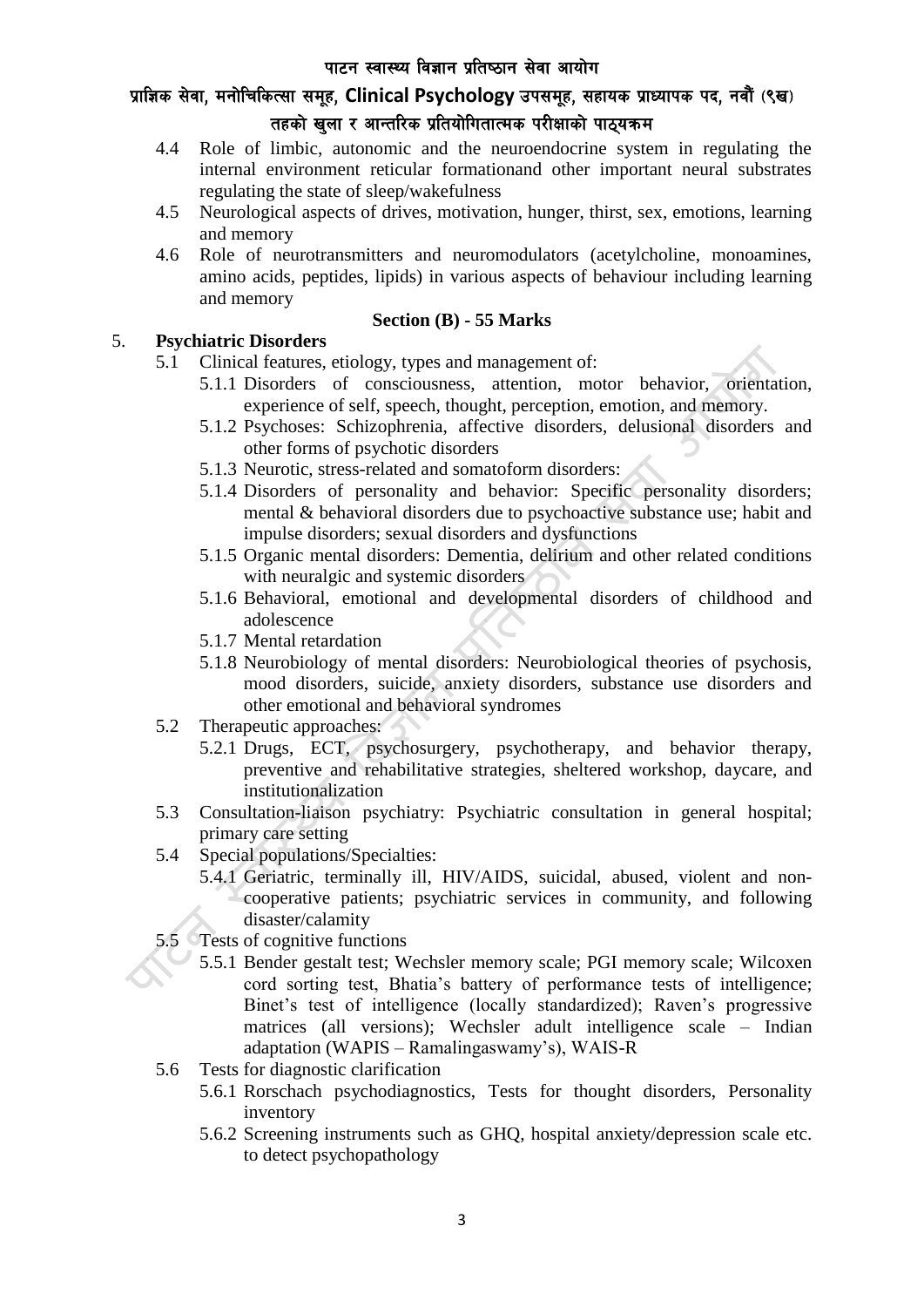## प्राज्ञिक सेवा, मनोचिकित्सा समूह, Clinical Psychology उपसमूह, सहायक प्राध्यापक पद, नवौं (९ख) तहको खुला र आन्तरिक प्रतियोगितात्मक परीक्षाको पाठ्यक्रम

- 5.7 Tests for adjustment and personality assessment: Questionnaires and inventories; Projective tests
- 5.8 Rating scales
- 5.9 Psychological assessment of children
	- 5.9.1 Developmental psychopathology check list, CBCL
	- 5.9.2 Administration, scoring and interpretation of tests of intelligence scale for children, developmental screening test
	- 5.9.3 Tests of scholastic abilities, tests of attention, reading, writing, arithmetic, visuo-motor gestalt, and integration
	- 5.9.4 Projective tests & Clinical rating scales such as for autism, ADHD etc
- 5.10 Tests for people with disabilities
- 5.11 Neuropsychological assessment

### 6. **Neuropsychology**

- 6.1 Relationship between structure and function of the brain
- 6.2 Approaches and methodologies of clinical and cognitive neuropsycholoigsts
- 6.3 Frontal lobe syndrome; Temporal lobe syndrome; Parietal and occipital lobe syndromes
- 6.4 Neuropsychological profile of cortical and subcortical dementia; major mental disorders and substance use disorders.
- 6.5 Functional human brain mapping
- 6.6 Principles, relevance, scope and indications for neuropsychological assessment and issues involved in neuropsychological assessment of children.
- 6.7 Principles, objectives and methods of Neuropsychological rehabilitation

### 7. **Psychotherapy and Counseling**

- 7.1 Ethical and legal issues involved in therapy work; rights and responsibilities in psychotherapy; issues related to consent (assent in case of minors)
- 7.2 Therapeutic Relationship: Client and therapist characteristics; illness, technique and other factors influencing the relationship
- 7.3 Interviewing techniques
- 7.4 Affective psychotherapies
- 7.5 Behavior therapies
- 7.6 Cognitive therapies
- 7.7 Systemic therapies ; Physiological therapies
- 7.8 Counseling
- 7.9 Therapy in special conditions; Therapy with children & adolescents
- 7.10 Psychoeducation (therapeutic education) & Psychosocial rehabilitation
- 7.11 Indian approaches to Psychotherapy: Yoga, Meditation, Mindfulness

#### 8. **Behavioral Medicine**

- 8.1 Psychological and behavioral influences on health and illness,
- 8.2 Neuroendocrine, neurotransmitter and neuroimmune responses to stress, negative affectivity, behavioral patterns, and coping styles, psychophysiological models of disease, theoretical models of health behavior
- 8.3 Cognitive, personality, behavioral, emotional disturbances in major CNS diseases like cerebrovascular (stroke, vascular dementia etc.), developmental (cerebral palsy), degenerative (Parkinson's etc.), trauma (traumatic brain and spinal cord injury), convulsive (epilepsy), and infectious (AIDS dementia)